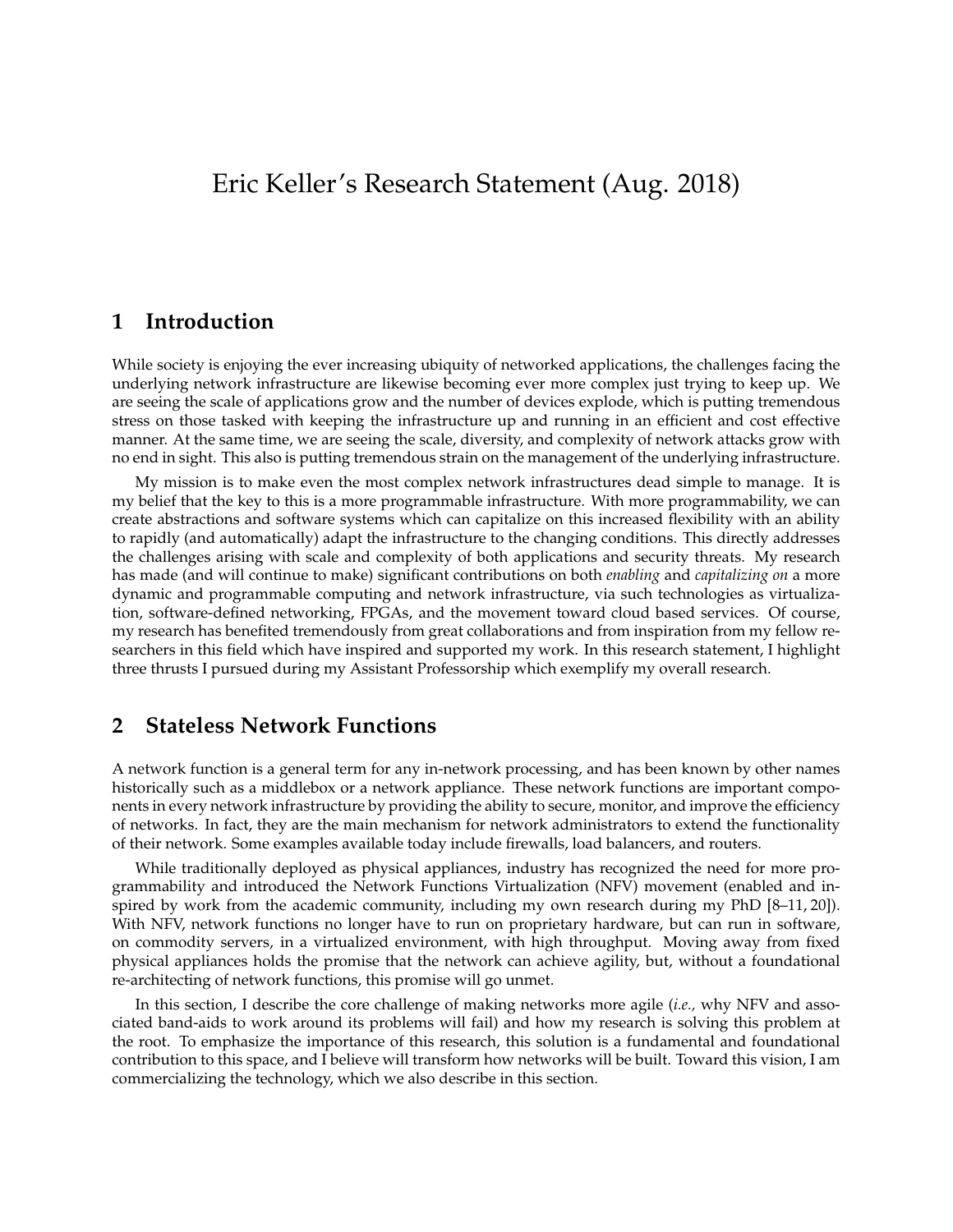## **2.1 Building a Better Network through Disaggregation**

The central issue revolves around dealing with the state that is locked into the network functions. Network functions store state locally and use that as part of processing traffic. In tightly coupling the state and the processing, the elasticity, resilience, and ability to handle other challenges such as asymmetric / multipath routing and software updates becomes fundamentally limited.

Despite the positive advances in moving toward virtualization (decoupling hardware from software) and research efforts to work around the issues of state (*e.g.,* move around or checkpoint state), today's reality does not match a vision of a highly flexible, easy to manage network. The issue is that these approaches all operate under the single underlying assumption that state needs to be tightly coupled to a specific device, or said differently, that the architecture that worked for physical appliances should be retained for virtualized network functions

In our research [5–7], we stepped back and proposed that we can break the underlying assumptions. For this, we introduced a disaggregated architecture where, instead of maintaining state in the individual network functions themselves, the state is maintained separately and the network functions can access that state from anywhere and at any time through a well defined interface. In doing so, we not only ease many of the issues that cause networks to be so brittle today, but also open new possibilities for transforming how network functions are architected and how networks are managed. The problem is that this seemed impossible (we were told this would never work by fellow researchers and people in industry when we first proposed it). The challenges include the fact that the processing of each packet/message would have an added latency, there can be a high rate of requests to the data store (per packet or message), and concurrent access to shared state across physical elements adds additional complexity. We overcame these challenges through a combination of leveraging modern technology from various domains (such as high performance computing) and domain specific optimizations (such as capitalizing on the nature of network traffic). We demonstrated that this proposed architecture is indeed possible, and we matched the throughput of other software-based solutions, while uniquely being able to seamlessly scale in and out (with zero packets dropped or connections broken), and instantaneously recover from failure (with no perceptible disruption) without relying on a complete duplication of every appliance on the network.

## **2.2 Stateless, Inc.**

As a researcher, *impact* is the ultimate measure of success. Traditionally, this is measured in terms of number of publications (and citation counts), but I believe that impact is broader than that and can come in many forms. In the case of this work, we believed the greatest path toward impact involves industry adoption, as production networks today are under tremendous pressure. Along with the main Ph.D. student behind this research (Murad Kablan, who has since graduated), I have formed a company (Stateless) to commercialize this technology (licensed from the University of Colorado). Beyond the research impact, I believe this is also important from the perspective of the University. Boulder has a strong entrepreneurial community, so having strong startups that come out of University research, and strong participation by faculty in the community, is important to ensure the University's role in this ecosystem.

**About Stateless:** Both my co-founder and I understood that it's not just "cool tech" that will make a successful company, but that the technology needs to solve a real problem companies are facing today (that is, there's a product market fit). We also understood that we have a great resource in the Boulder entrepreneurial community to help us out. We kicked off the process by participating in the CU New Venture Challenge where we won an award in the research category, and made our first public appearance as a company at the Boulder Beta event as part of Boulder Startup Week. From there, we participated in the NSF I-Corps program, where we conducted over 100 interviews of potential customers, and determined there is indeed a product market fit. We were then accepted to participate in Techstars, Boulder (Spring 2017). Techstars is an elite accelerator, which is run as a 3 month program where roughly 10 companies (out of thousands of applicants) all share an office, and receive daily education and mentoring on how to build a successful company. Coming out of that, we raised \$1.5M from investors and received an NSF SBIR Phase I grant (\$225k). We completed the Phase I project, and followed up by receiving a Phase II grant (\$750k).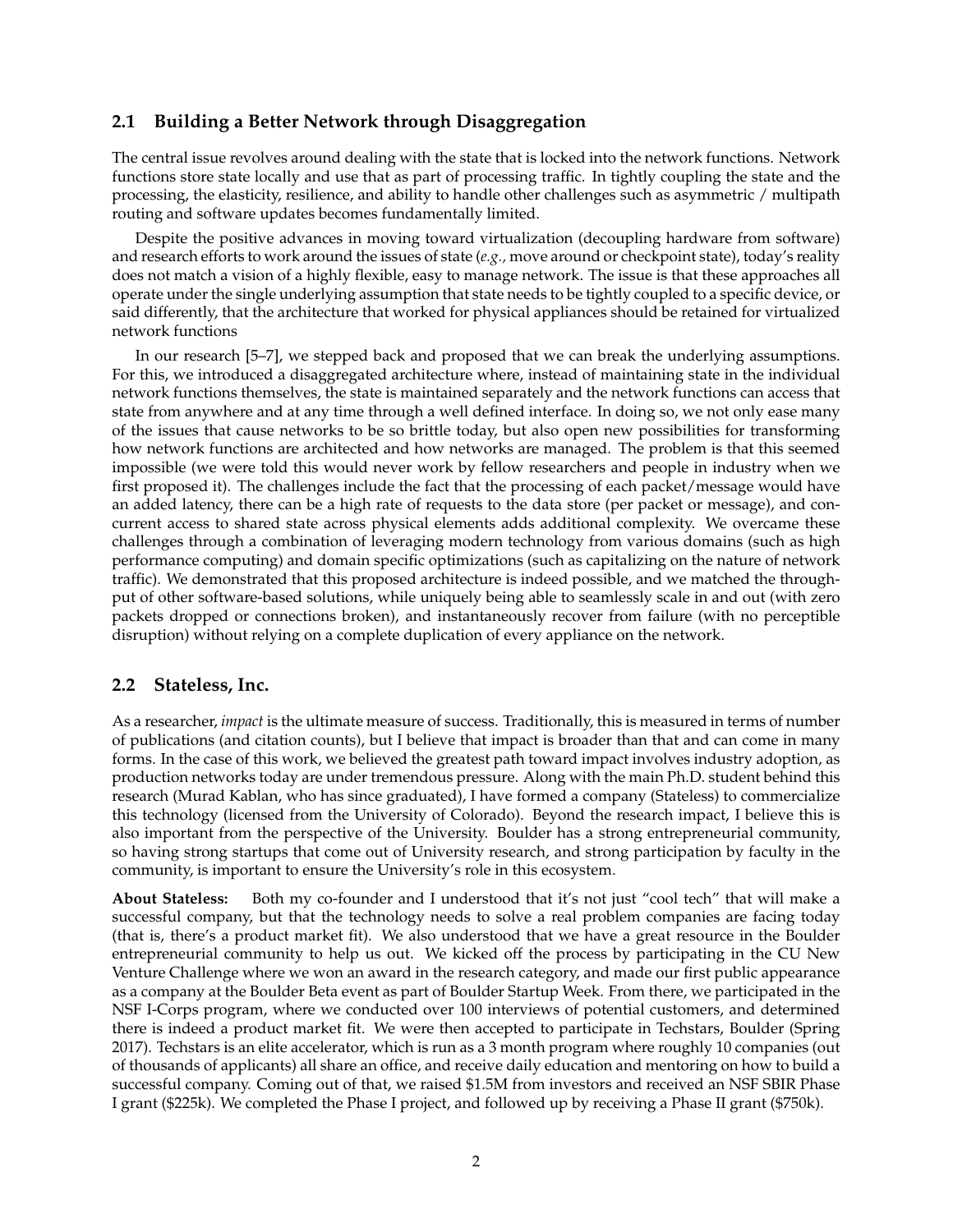The current state of the company is that we have 13 employees, and a strong advisory board of 4 experienced professionals. Our product is in Beta (*i.e.,* pre-production quality, but usable to test the product), and being tested by multiple customers (including a Tier 1 provider) $^1$ . We have a full product release scheduled for March 2019, and we are currently starting the process to raise a Series A financing round, which will allow us to support these large deployments and expand to more companies.

**What this Enables:** What is particularly interesting is that what we have built is not only solving a technical problem companies currently have in updating their infrastructure, but also filling a substantial hole that has emerged in recent years due to a fundamental re-organization of enterprises' IT infrastructure. That is, we are now in the midst of a fundamental shift, from where infrastructure is built to meet an application's needs, to one where an underlying infrastructure is able to be shared and consumed on demand as a Service (*e.g.,* in a public cloud provider, such as Amazon AWS). This allows businesses to move at much greater speeds. As the movement to the cloud is maturing, we are seeing companies adopt a hybrid strategy where they maintain a footprint in multiple public cloud providers, retain some private (on premise) infrastructure, and host some infrastructure in a service provider. There is currently a large hole in trying to enable this highly dynamic interconnection fabric. This cannot be solved with legacy approaches, or with NFV solutions that are overly expensive and only minimally passable in meeting the needs of this use case, but can (and is) with the Stateless product.

## **3 Active Security**

As an example of leveraging progammability of network to solve a critical problem, I have been researching *active security*, a new methodology we pioneered [4] which introduces programmatic control within a novel feedback loop into the network defense infrastructure. The motivation behind active security is to streamline the security response and feedback mechanisms with minimal human interaction; as a result, the cycle of monitoring via diverse sensors, hardening defense mechanisms, and responsive actions forms a high-rate OODA loop (**o**bserve, **o**rient, **d**ecide, and **a**ct). The OODA loop, described by John Boyd in 1976, presents a process for decision making in diverse environments where observations inform actions through a continuous feedback loop. Both defenders and attackers use OODA-like decision processes, the research challenge is ensuring that the defender's OODA loop cycles at a faster rate which provides a nimbleness that the attacker cannot match. Unfortunately, the OODA loops of today's defenders are currently operating at human-reaction timescales.

Here I describe my research which is leveraging programmable infrastructure for both increasing the fidelity and speed at which we're able to monitor and analyze network activity, as well as increasing this programmability of network devices to meet the needs of security applications. I then describe our vision of creating a software-defined security operating system, which abstracts the entire monitoring and control across networking, compute, and storage.

## **3.1 Network Analytics without Compromises**

Reactive systems, as in Active Security, rely on both network monitoring and analytics for the reliable and secure operation of networking environments. A monitoring (or telemetry) system captures information about traffic, while an analytics system processes that information.

An ideal system needs full information about every packet in the network and full programmability of how that is processed, while doing so at the scale of modern data centers with terabits of traffic. Existing system compromise on this ideal, whether limiting the amount of information (*e.g.,* sampling packets), reducing the flexibility of how it is processed (*e.g.,* fixing some processing in hardware), or working only at small scales. In our research, we have been innovating solutions which allow us to not make compromises, consisting of both a lossless telemetry system telemetry system at high rates, and a high-performance and

<sup>&</sup>lt;sup>1</sup>It should be noted that companies that provide infrastructure, such as ours, have a longer sales cycle than software services companies, so this is strong traction for this state of the company.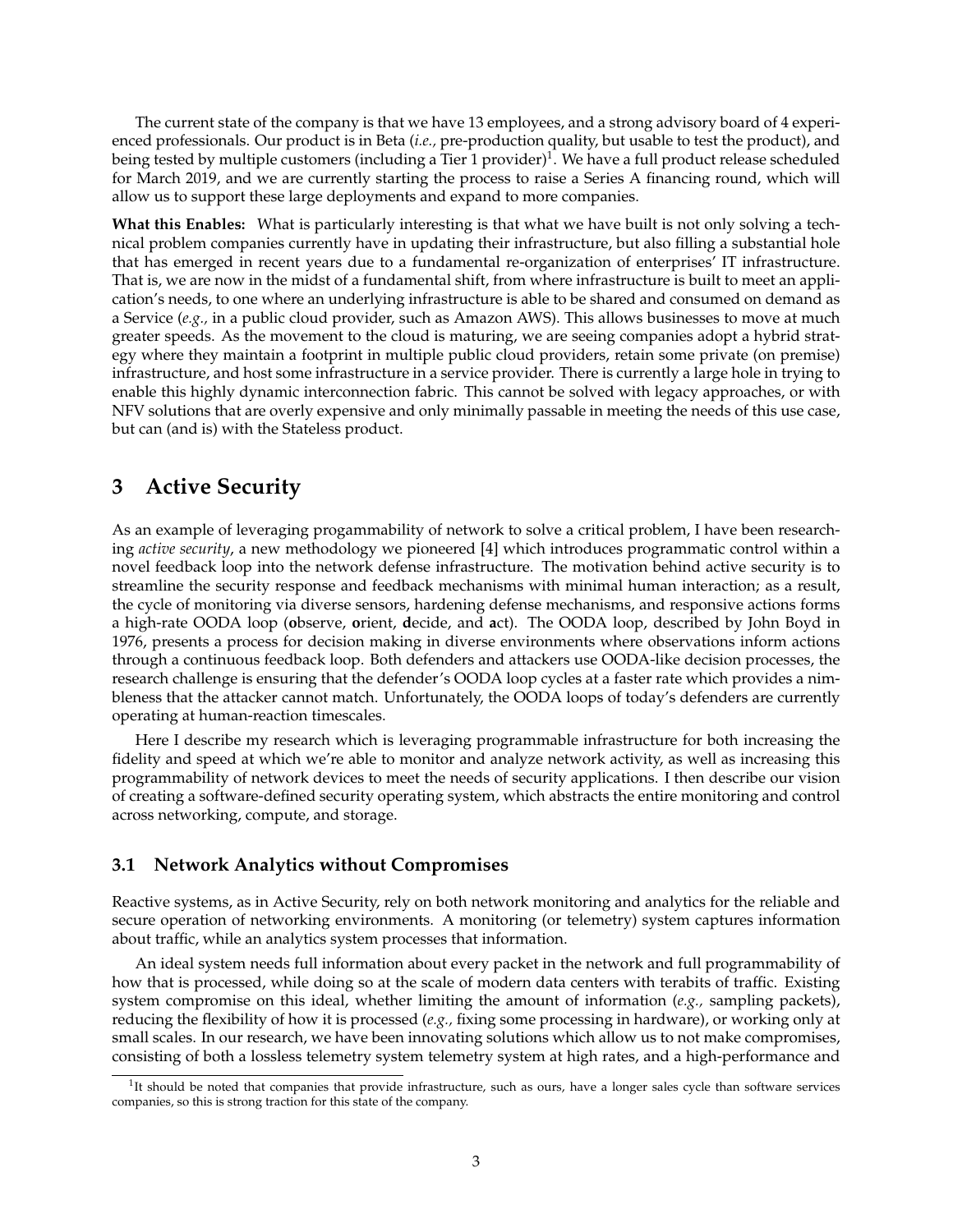flexible stream processing system. In addition to academic venues, this work was recently presented at NANOG, the premier industry event for network operators, and was very well received.

#### **3.1.1 Lossless telemetry at high rates**

We have been creating new approaches for telemetry which work at multi-terabit per second scales, without compromising on important practical requirements [15, 16, 18]. (This work was recognized with the best student paper award at Eurosys 2018 [16].) Most recently, we introduced  $\star$ Flow [18], a practical programmable forwarding engine (PFE) hardware accelerated telemetry system that is not only flexible and efficient, but also supports concurrent measurement and dynamic queries. Our core insight is that concurrency and disruption challenges are caused by compiling *too much* of the measurement query to the PFE, and can be resolved without significant impact to performance by carefully lifting parts of it up to software.

\*Flow's design, plays to the strengths of both PFEs and servers. Instead of compiling entire queries to the PFE, \*Flow places parts of the *select* and *grouping* logic that are common to all queries into a match+action pipeline in the PFE, and exports a stream of records that software can compute a diverse range of custom streaming statistics from.

There are two key innovations which we introduced in  $*$ Flow that makes it possible for this to work at high scales, without loss of information. First, we introduced a new record format for telemetry data, **Grouped Packet Vectors**, which compresses packet records without losing their information. It does this through de-duplication where a GPV contains a flow key, *e.g.,* IP 5-tuple, and a variable-length list of packet feature tuples, *e.g.,* timestamps and sizes, from a sequence of packets in that flow. From this, applications have complete information, and the GPVs reduce both the bandwidth and event rate, making it substantially more practical. Generating these GPVs in the data plane is challenging due to the variable length. The second innovation is a **Dynamic in-PFE Cache** that maps packets to GPVs at line rate in the PFE forwarding pipeline. The key here is that this introduced a line rate memory pool to support variable sized entries. Ultimately, dynamic memory allocation increases the average number of packet feature tuples that accumulate in a GPV before it needs to be evicted, and makes more efficient use of resources in the hardware.

#### **3.1.2 High performance, flexible stream processing**

Starting with the assumption that hardware can now send per-packet records (with \*Flow) to the softwarebased analytics system, we then set out to address the limits of software analytics systems [12, 13].

The challenge in processing those records comes from the fact that: (i) modern cloud scale infrastructures run at traffic rates of several terabits of data per second, which can equate to hundreds of millions of packets per second, and (ii) modern analytics systems, specifically stream processing systems (which is an ideal programming model for network analytics), such as Apache Flink, simply are not capable of handling these rates.

Our insight is that stream processing for network analytics has fundamentally different characteristics than traditional uses of stream processing. In a paper discussing the preliminary results [13], we highlight some of these differences and show how they can impact the achievable processing rates. As a step towards validating our vision, we outlined an architecture and built a prototype with some preliminary optimizations. With this, our evaluations indicate more than two orders of magnitude speedup (163 $\times$ ) over state-of-the-art solutions, with further optimizations to be introduced. Based on data from Facebook, we demonstrated that for an entire cluster in a Facebook data center, our prototype can analyze every packet leaving the cluster on a single commodity server (representing only 0.5% of the cluster's hardware). As a result, we believe that powerful packet-level analytics in software at cloud scale (without compromise) is indeed within reach. Ongoing work is going from prototype to full system, and evaluating on a wider collection of applications and traffic traces. We are also starting to engage with industry to get their input into new network analytic applications that they would like, which are enabled by this fundamental leap in both the information gathering with \*Flow and ability to efficiently analyze with Jetstream.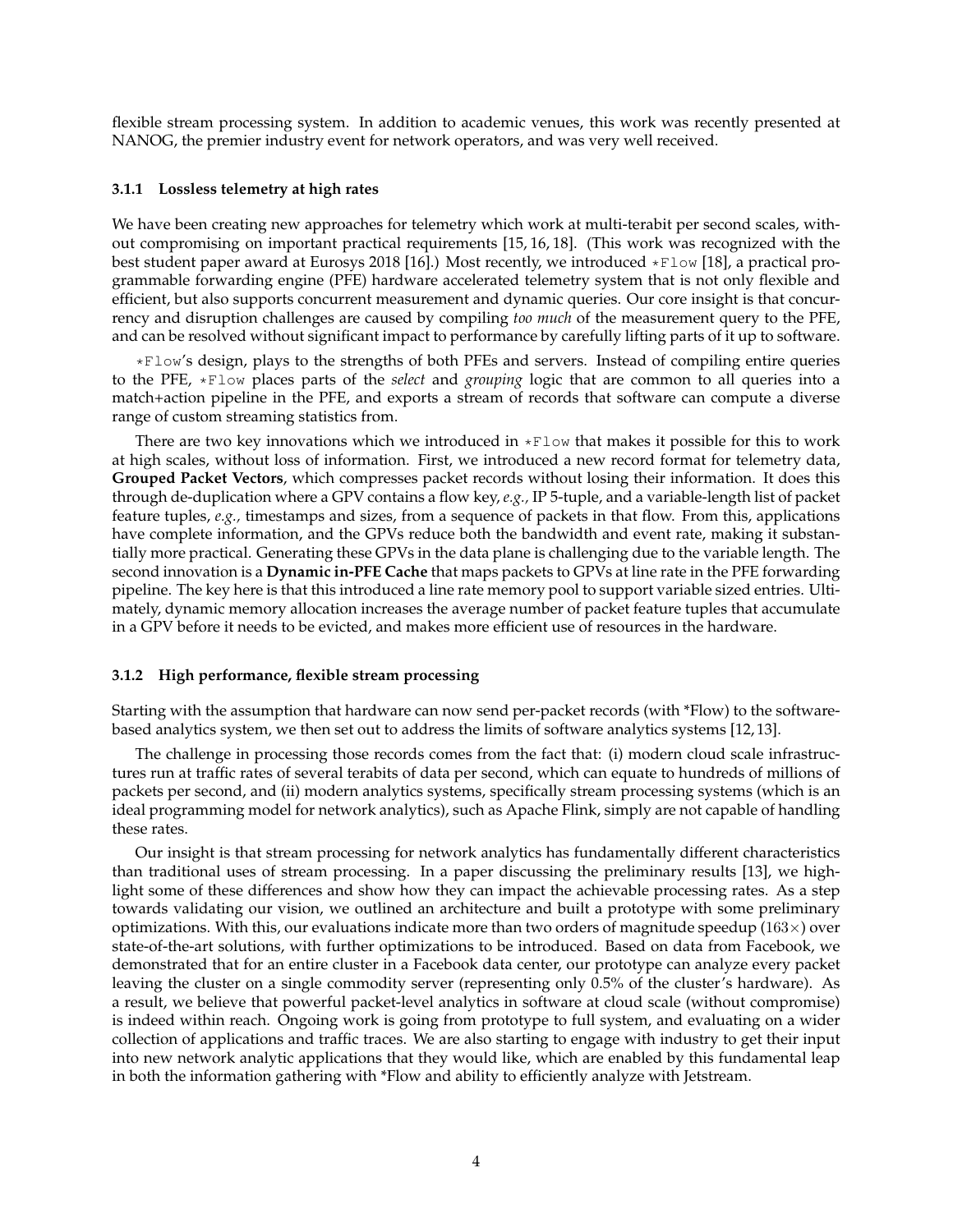### **3.2 Programmable Agents on Switches**

The other side of reactive systems is re-programming the network to act on measured and analyzed information. Network security applications often require processing that is more advanced than softwaredefined network (SDN) data planes allow. Due to these limitations, SDN based security applications must implement much of their functionality in the *control plane* (*i.e.*, at the centralized network control server that manages the data plane switches). However, implementing functionality in the control plane hinders performance because the communication channel between the data plane and control plane is a bottleneck that adds latency and limits the amount of traffic that the security application can process. It also limits scalability because there are usually far fewer controllers than switches in a network. *For SDN to be practical for security applications, the data plane needs to support more advanced functionality.*

While some are taking a hardware approach (*i.e.,* add more functionality to the data plane ASICs), we introduced a new approach [14, 17, 19] that takes a middle ground between performance and deployability for SDN based security applications. Modern network switches have the general purpose hardware necessary to perform local packet processing in software, and even run operating systems with standard kernels, such as Open Network Linux. We introduced OFX (for OpenFlow eXtensions), a framework that allows an OpenFlow control application to easily load stack-independent data plane extension modules into OFX software agents running on dedicated OpenFlow switches that are already widely deployed. We showed how OFX extension modules can add security functionality to the network without requiring customized data plane hardware. And, based on our evaluation of real security applications in a testbed with a widely deployed model of a hardware OpenFlow switch (Pica 8 3290), we found that (i) overhead to process packets in an OFX module running on the switch was orders of magnitude lower than the overhead to process packets at the OpenFlow controller, and (ii) OFX provided similar benefits and functionality as previously proposed switch hardware extensions.

## **3.3 Software-defined Security Operating System**

To complete the picture, we are currently building what we see as the "holy grail" for enterprise/cloud/datacenter security management with software-defined infrastructure (SDI): a unified framework for security and management of disparate resources, ranging from processes to storage to networking. We have proposed S2OS [3] (software-defined security operating system) which offers an easy-to-use and programmable security model for monitoring and dynamically securing applications. S2OS is essentially an enterpriselevel Security OS that abstracts security capabilities and primitives at both the host OS and network levels. S2OS facilitates infrastructure-wide security management with an easy programming interface for security administrators. S2OS will unlock a range of unprecedented security opportunities, including fine-grained, dynamic security programmability at entire infrastructure scale, information flow tracking across an entire data center, and easily translating simple, global security goals onto local OSes and network policy decisions.

## **4 Programmable Secure Hardware**

Networked infrastructure not only needs more flexibility to handle increasing scale and complexity, but also to handle new threat models. For example, there is a trend towards outsourcing applications (including network functions) to a hosted environment (*i.e.,* 'the cloud'). This motivates the use of secure hardware to ensure the security and privacy of the application<sup>2</sup>. While our early work demonstrated the ability to secure NFV through Intel SGX [2], there is a fundamental problem with relying on fixed hardware solutions. Hardware implementations, like software, are also prone to implementation flaws, but due to the immutability of a hardware implementation, these flaws are much more difficult, if not impossible, to fix. Also problematic is that it is the hardware manufacturers which decide what features and capabilities the

<sup>&</sup>lt;sup>2</sup>Alternatively, one could use fully homomorphic encryption, or some constrained variant, though these approaches are not practical.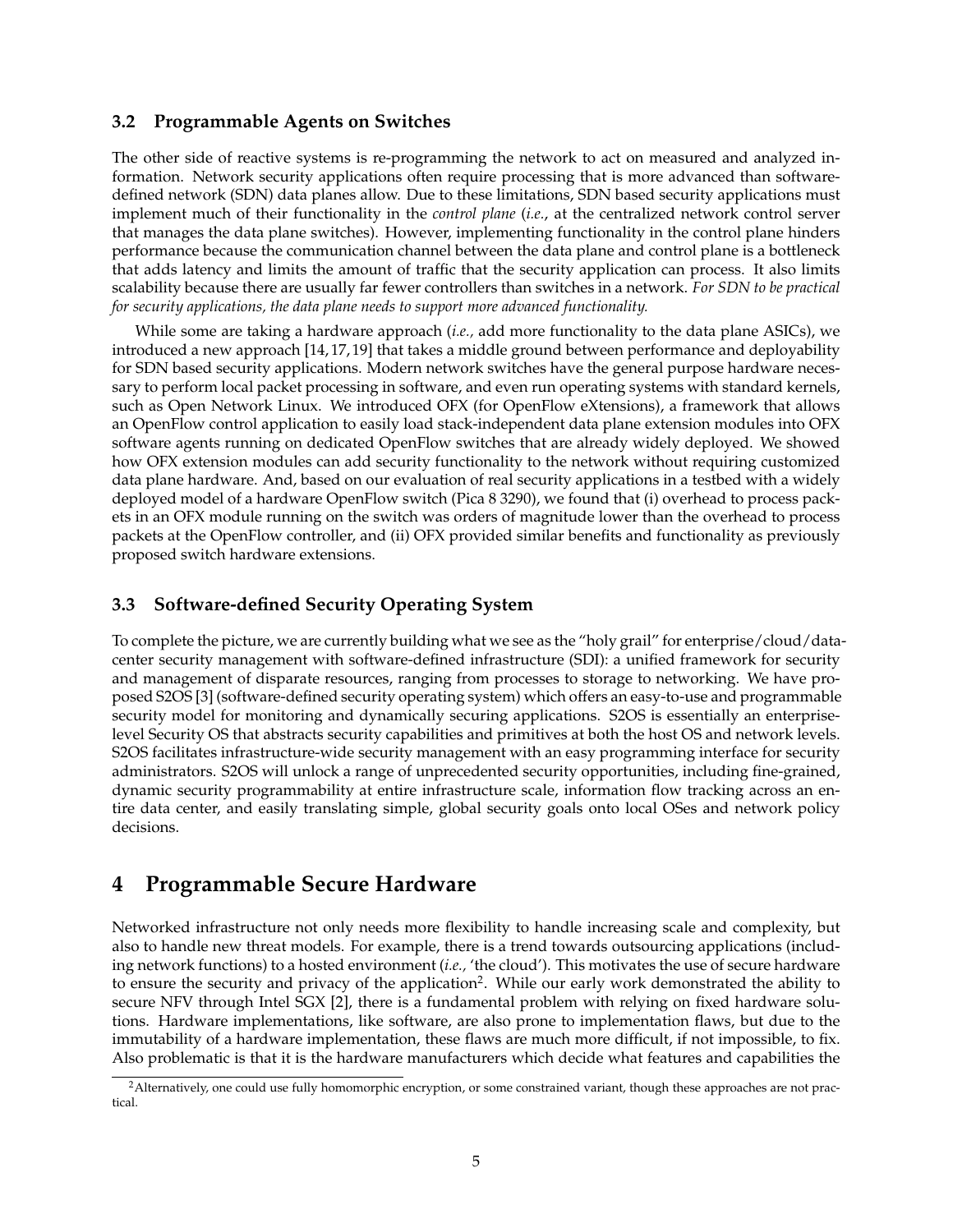hardware has, and this may not match the actual needs of applications, such as NFV (which are not fully known in advance).

With this, we have been innovating a new approach which enables *programmable* secure hardware. We leverage field-programmable gate arrays (FPGAs) to enable this, as there is an increasing ubiquity of FPGAs in infrastructures such as data centers (*e.g.,* both Amazon and Microsoft have publicly been integrating FPGAs into their data centers). Two initial key challenges which our research has been addressing include: how can we share the FPGAs for use in multi-application / multi-tenant environments, and how can we trust a reprogrammable system.

### **4.1 Sharing the FPGA between Dynamically Changing Applications**

A central challenge in reaching our vision relates to how to share the FPGA between applications (which can be from different tenants) and the system. That is, we wish for multiple applications to be able to simultaneously use some of the FPGA's programmable fabric, while at the same time allowing the operating system to use some of the programmable fabric as well (*e.g.,* to connect to some I/O devices).

General run-time reconfiguration approaches have been proposed in the research community that would allow for sharing an FPGA, but, these approaches have been found to be impractical. We introduced a new approach [1], which overcomes these challenges. The key idea to enable this is to leverage a delivery model of a cloud deployment, in which we can effectively merge the modules into various static designs in the cloud, before delivery to the end user. We call this Cloud RTR (RTR for run-time reconfiguration). Specifically, our Cloud RTR system builds on the idea of "slots", or areas of the FPGA that can be reconfigured separately and shared between applications. To make this practical, where previous systems have failed, we provide a new approach to slot-based reconfiguration using a compilation system that abstracts away the underlying FPGA requirements. The resulting platform supports the use of slots at run-time, whereas previous systems only support slots at design time, and can share the FPGA between multiple parties.

### **4.2 Trusting Reconfigurable Secure Hardware**

The second challenge that emerges in this is that the programmable nature of FPGAs raises a significant concern with regards to using them as a basis for realizing secure hardware – an attacker can read or modify the contents of the FPGA. This is in contrast to secure hardware systems built into silicon, which are "fixed", and cannot have their functionality changed after manufacture. We argue that the state-of-theart approach, which involves some party encrypting and signing the configuration bitstream, doesn't solve the problem as it entirely relies on human / business processes to protect the keys. As history has shown with the frequent password and other data leaks (including secure boot keys), this cannot be counted on.

Instead, we are introducing a novel mechanism to break the trust dependence on third party processes for reconfigurable secure hardware [in submission]. We do this by putting the device itself in control over the programmability, thus removing the trust dependence on a third party's processes. This consists of two key aspects. The first is a self-provisioning mechanism where a device is initially brought up in a provisioning configuration, and then internally generates keys, and reprograms itself using these keys. In this way, the keys which control the configuration of the FPGA are only accessible internal to the device. The second is a policy driven update mechanism, where the hardware running in the FPGA is programmed with a policy which determines under what conditions to allow an update. In this way, we empower the secure hardware developer with the choice for how updates can occur (which could include a policy to block all updates). We demonstrated that this new mechanism is practical today with off-the-shelf FPGAs, and built an Intel SGX-like secure co-processor, that leverages both the updatable nature (*e.g.,* to overcome bugs), and the customizable nature (*e.g.,* a remote attestation capability that allows the device provisioner to choose who the root of trust is, rather than Intel's fixed root of trust being Intel).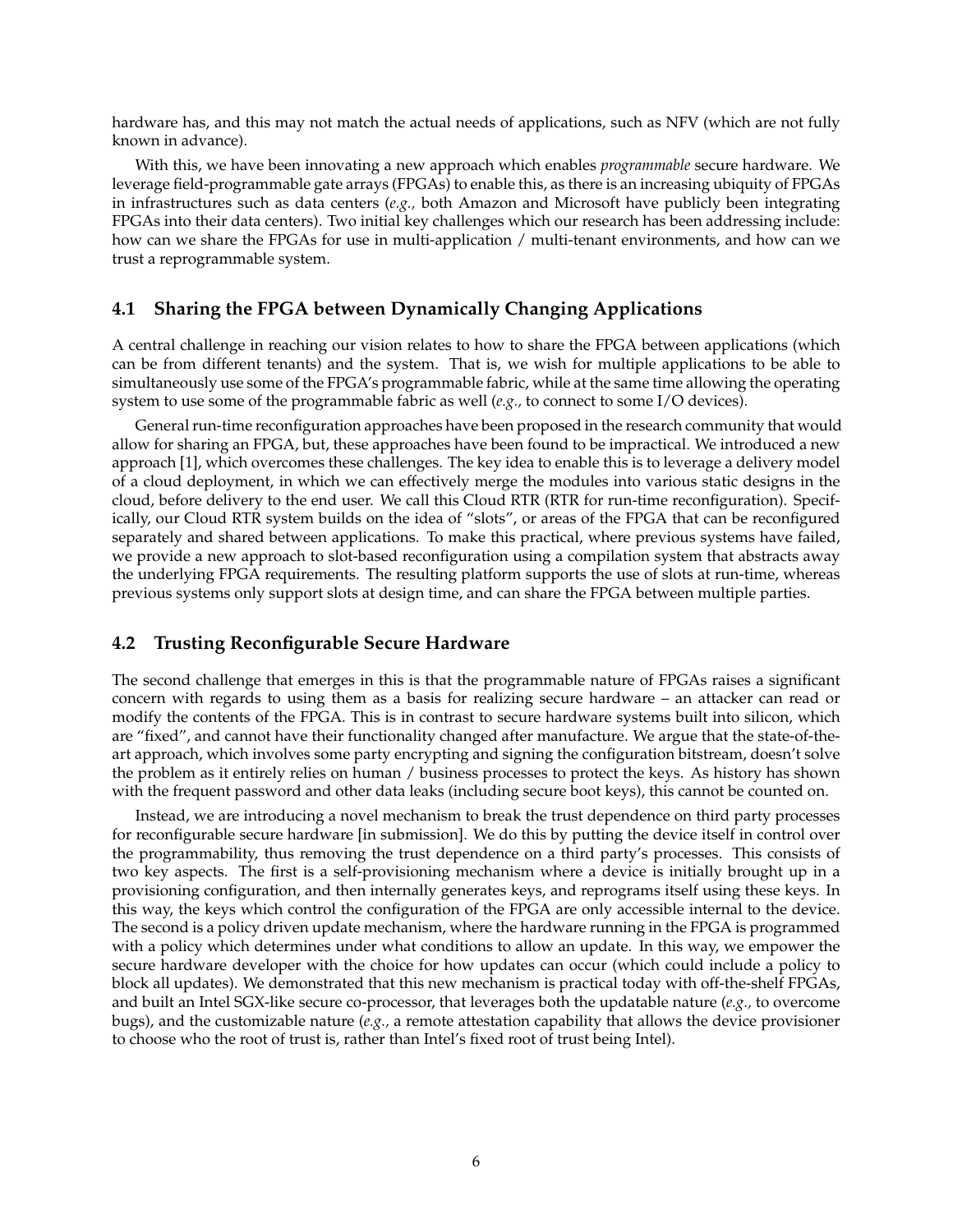## **References**

- [1] M. Coughlin, A. Ismail, and E. Keller. Apps with Hardware: Enabling Run-time Architectural Customization in Smart Phones. In *USENIX Annual Technical Conference (ATC)*, Denver, CO, 2016.
- [2] M. Coughlin, E. Keller, and E. Wustrow. Trusted Click: Overcoming Security Issues of NFV in the Cloud. In *Proceedings of the ACM International Workshop on Security in Software Defined Networks & Network Function Virtualization (SDN-NFV Sec)*, SDN-NFVSec '17, 2017.
- [3] G. Gu, H. Hu, E. Keller, Z. Lin, and D. E. Porter. Building a Security OS With Software Defined Infrastructure. In *Proceedings of the 8th Asia-Pacific Workshop on Systems (APSYS)*, 2017.
- [4] R. Hand, M. Ton, and E. Keller. Active security. In *Proc Workshop on Hot Topics in Networks (HotNets)*, 2013.
- [5] M. Kablan, A. Alsudais, E. Keller, and F. Le. Stateless Network Functions: Breaking the Tight Coupling of State and Processing. In *14th USENIX Symposium on Networked Systems Design and Implementation (NSDI)*, Boston, MA, 2017.
- [6] M. Kablan, B. Caldwell, R. Han, H. Jamjoom, and E. Keller. Stateless network functions. In *Proc. Workshop on Hot Topics in Middleboxes and Network Function Virtualization (HotMiddlebox)*, Aug. 2015.
- [7] M. Kablan, B. Caldwell, R. Han, H. Jamjoon, and E. Keller. Stateless Network Functions . In *Extended abstract and poster in the 11th USENIX Conference on Networked Systems Design and Implementation (NSDI)*, 2015.
- [8] E. Keller and E. Green. Virtualizing the data plane through source code merging. In *Proc.Workshop on Programmable Routers for the Extensible Services of Tomorrow (PRESTO)*, Aug. 2008.
- [9] E. Keller and J. Rexford. The 'Platform as a Service' model for networking. In *Proc. Internet Network Management Workshop and Workshop on Research in Enterprise Networking (INM/WREN)*, 2010.
- [10] E. Keller, J. Rexford, and J. van der Merwe. Seamless BGP Migration with Router Grafting. In *Proc. Networked Systems Design and Implementation (NSDI)*, 2010.
- [11] E. Keller, M. Yu, M. Caesar, and J. Rexford. Virtually Eliminating Router Bugs. In *Proc. International Conference on emerging Networking EXperiments and Technologies (CoNEXT)*, 2009.
- [12] O. Michel, J. Sonchack, A. J. Aviv, and E. Keller. Scalable Hardware-Accelerated Network Analytics. In *Extended abstract and poster in USENIX Conference on Networked Systems Design and Implementation (NSDI)*, 2018.
- [13] O. Michel, J. Sonchack, E. Keller, and J. M. Smith. Packet-Level Analytics in Software without Compromises. In *10th USENIX Workshop on Hot Topics in Cloud Computing (HotCloud)*, Boston, MA, 2018.
- [14] J. Sonchack, A. J. Aviv, E. Keller, and J. M. Smith. (Poster) OFX: Enabling OpenFlow Extensions for Switch-Level Security Applications. In *Proc. ACM SIGSAC Conference on Computer and Communications Security (CCS)*, 2015.
- [15] J. Sonchack, A. J. Aviv, E. Keller, and J. M. Smith. Accelerating Flow Collection on Commodity Switches. In *Extended abstract and poster in the USENIX Conference on Networked Systems Design and Implementation (NSDI)*, 2017.
- [16] J. Sonchack, A. J. Aviv, E. Keller, and J. M. Smith. Turboflow: Information Rich Flow Record Generation on Commodity Switches. In *Proceedings of the Thirteenth EuroSys Conference*, 2018.
- [17] J. Sonchack, A. Dubey, A. J. Aviv, J. M. Smith, and E. Keller. Timing-based Reconnaissance and Defense in Software-defined Networks. In *Proceedings of the 32Nd Annual Conference on Computer Security Applications (ACSAC)*, 2016.